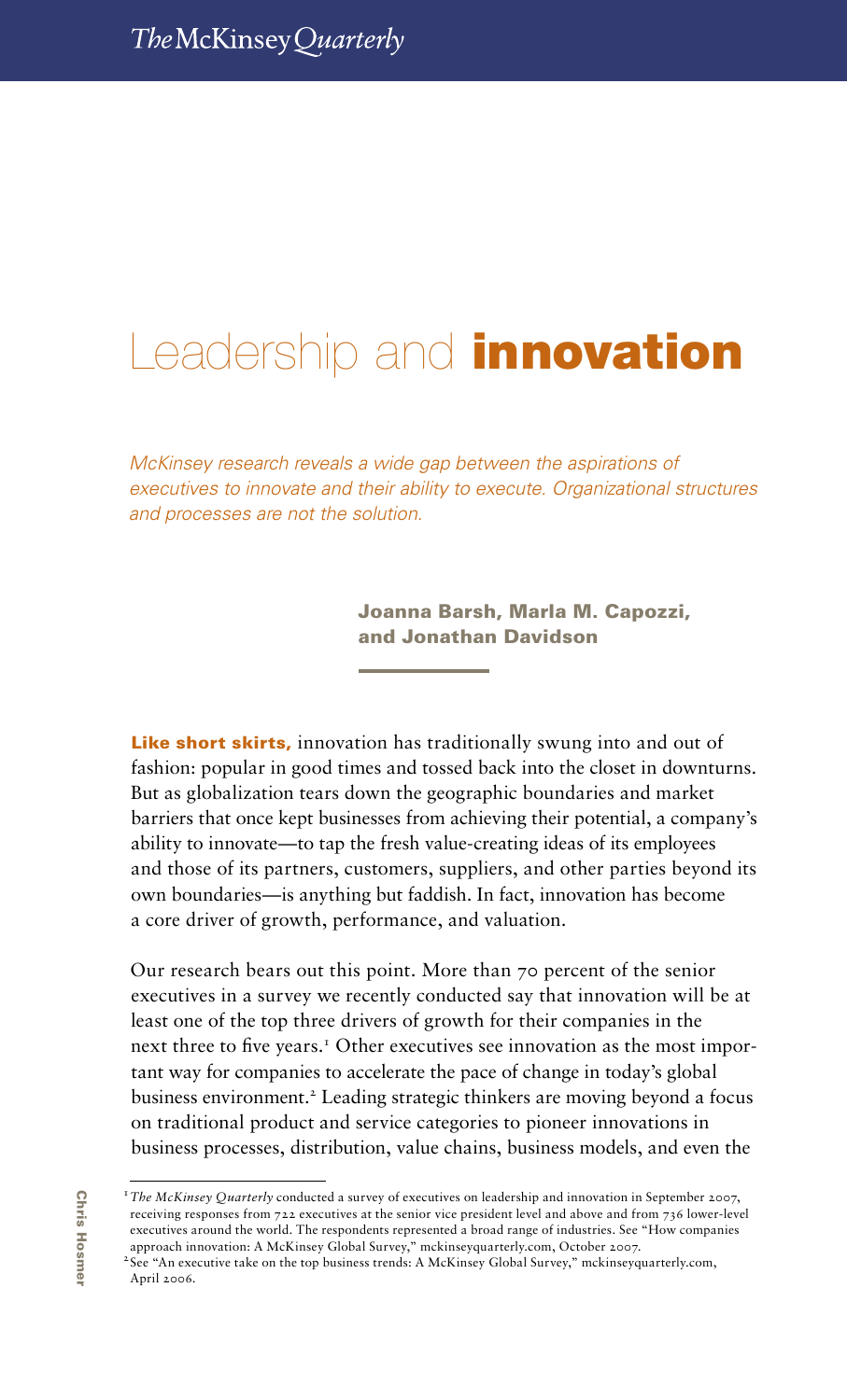functions of management (see "Innovative management: A conversation with Gary Hamel and Lowell Bryan," in the current issue).

Our research also shows that most executives are generally disappointed in their ability to stimulate innovation: some 65 percent of the senior executives we surveyed were only "somewhat," "a little," or "not at all" confident about the decisions they make in this area.<sup>3</sup> What explains the gap between the leaders' aspirations and execution? Even starting to build an organization in which innovation plays a central role is often far more frustrating than most executives ever imagine it to be. Many of those who mimic the approaches of the most successful practitioners have found that path to be ineffective. Sustaining innovation to create real value at scale—the only kind of innovation that has a significant financial impact—is even harder.

There are no best-practice solutions to seed and cultivate innovation. The structures and processes that many leaders reflexively use to encourage it are important, we find, but not sufficient. On the contrary, senior executives almost unanimously—94 percent—say that people and corporate culture are the most important drivers of innovation.

Our experience convinces us that a disciplined focus on three peoplemanagement fundamentals may produce the building blocks of an innovative organization. A first step is to formally integrate innovation into the strategic-management agenda of senior leaders to an extent that few companies have done so far. In this way, innovation can be not only encouraged but also managed, tracked, and measured as a core element in a company's growth aspirations. Second, executives can make better use of existing (and often untapped) talent for innovation, without implementing disruptive change programs, by creating the conditions that allow dynamic innovation networks to emerge and flourish. Finally, they can take explicit steps to foster an innovation culture based on trust among employees. In such a culture, people understand that their ideas are valued, trust that it is safe to express those ideas, and oversee risk collectively, together with their managers. Such an environment can be more effective than monetary incentives in sustaining innovation.

This list of steps is not exhaustive. Still, given the limited time and means as well as the short-term performance pressures that executives constantly face—pursuing innovation with anything other than existing talent and resources often isn't an option. These three fundamentals are a practical

<sup>3</sup> "How companies approach innovation: A McKinsey Global Survey," mckinseyquarterly.com, October 2007.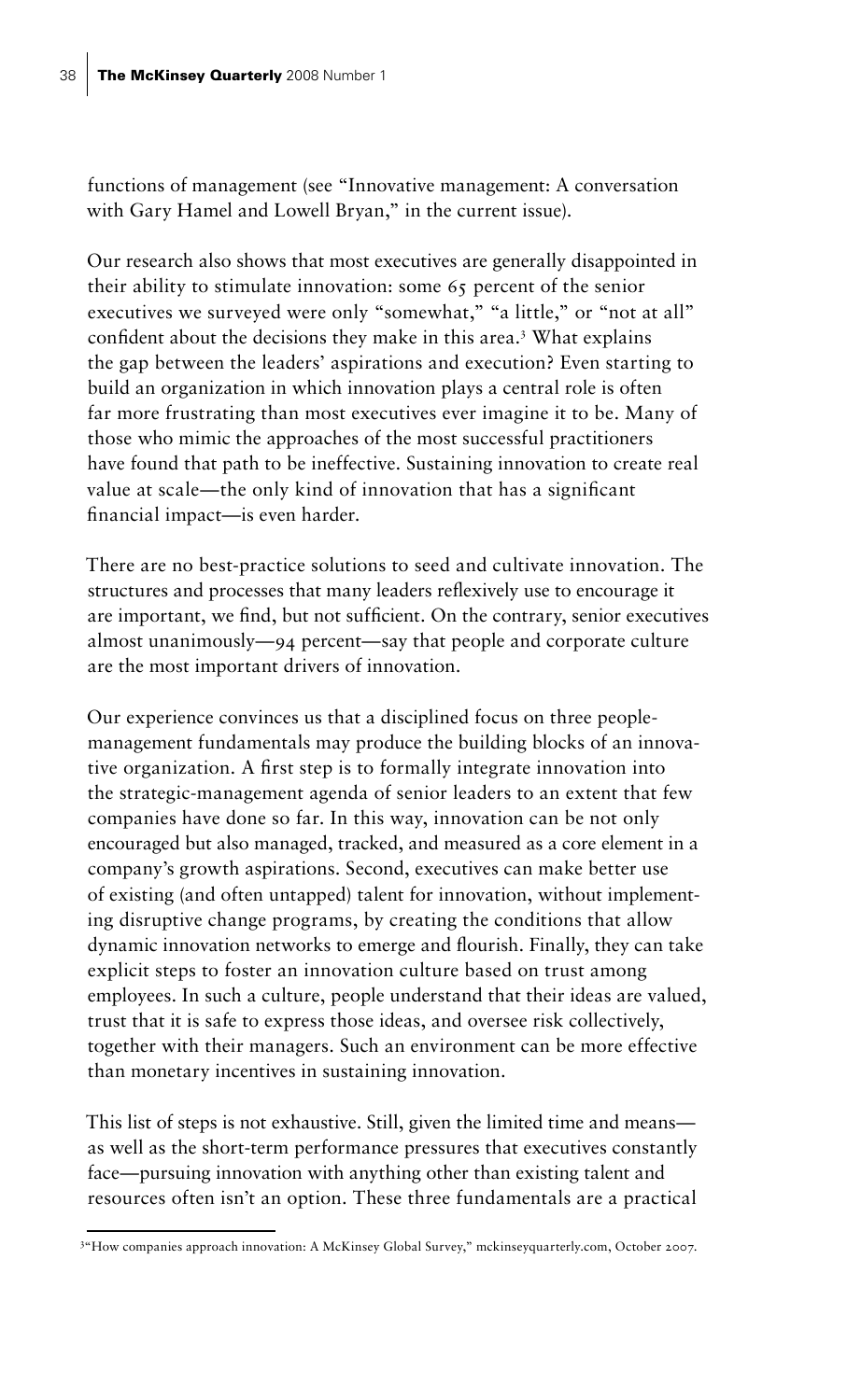starting point to improve an organization's chances of stimulating and sustaining innovation where it matters most—among a company's people.

## Leading innovation

While senior executives cite innovation as an important driver of growth, few of them explicitly lead and manage it. About one-third say that they manage innovation on an ad hoc basis when necessary. Another third manage innovation as part of the senior-leadership team's agenda. How can something be a top priority if it isn't an integrated part of a company's core processes and of the leadership's strategic agenda and—above all behavior?

According to 19 percent of the senior executives, neither growth nor innovation is part of the strategic-planning process, which focuses solely on budgeting and forecasting. Just under half indicated that innovation is integrated into the process informally. Only 27 percent said that innovation is fully integrated into it. But these executives feel more confident about their decisions on innovation and say that they have implemented ways to protect it and to ensure that it gets the right talent.

In a separate survey of 600 global business executives, managers, and professionals, the respondents pointed to leadership as the best predictor of innovation performance.4 Those who described their own organization as more innovative than other companies in its industry rated its leadership capabilities as "strong" or "very strong."5 Conversely, those who believed that the ability of their own organization to innovate was below average rated its leadership capabilities as significantly lower and, in some cases, as poor.

As with any top-down initiative, the way leaders behave sends strong signals to employees. Innovation is inherently associated with change and takes attention and resources away from efforts to achieve short-term performance goals. More than initiatives for any other purpose, innovation may therefore require leaders to encourage employees in order to win over their hearts and minds. Our sample of 600 managers and professionals indicated that the top two motivators of behavior to promote innovation are strong leaders who encourage and protect it and top executives who spend their time actively managing and driving it. Indeed, senior executives believe that paying lip service to innovation but doing nothing about it is the most

<sup>4</sup>In August 2007, McKinsey surveyed 600 global business leaders—including senior executives, middle managers, and professionals in many industries—about innovative business cultures.

<sup>&</sup>lt;sup>5</sup>The 600 global business leaders in the survey were asked to rate how innovative their own organization was compared with other companies in the same industry.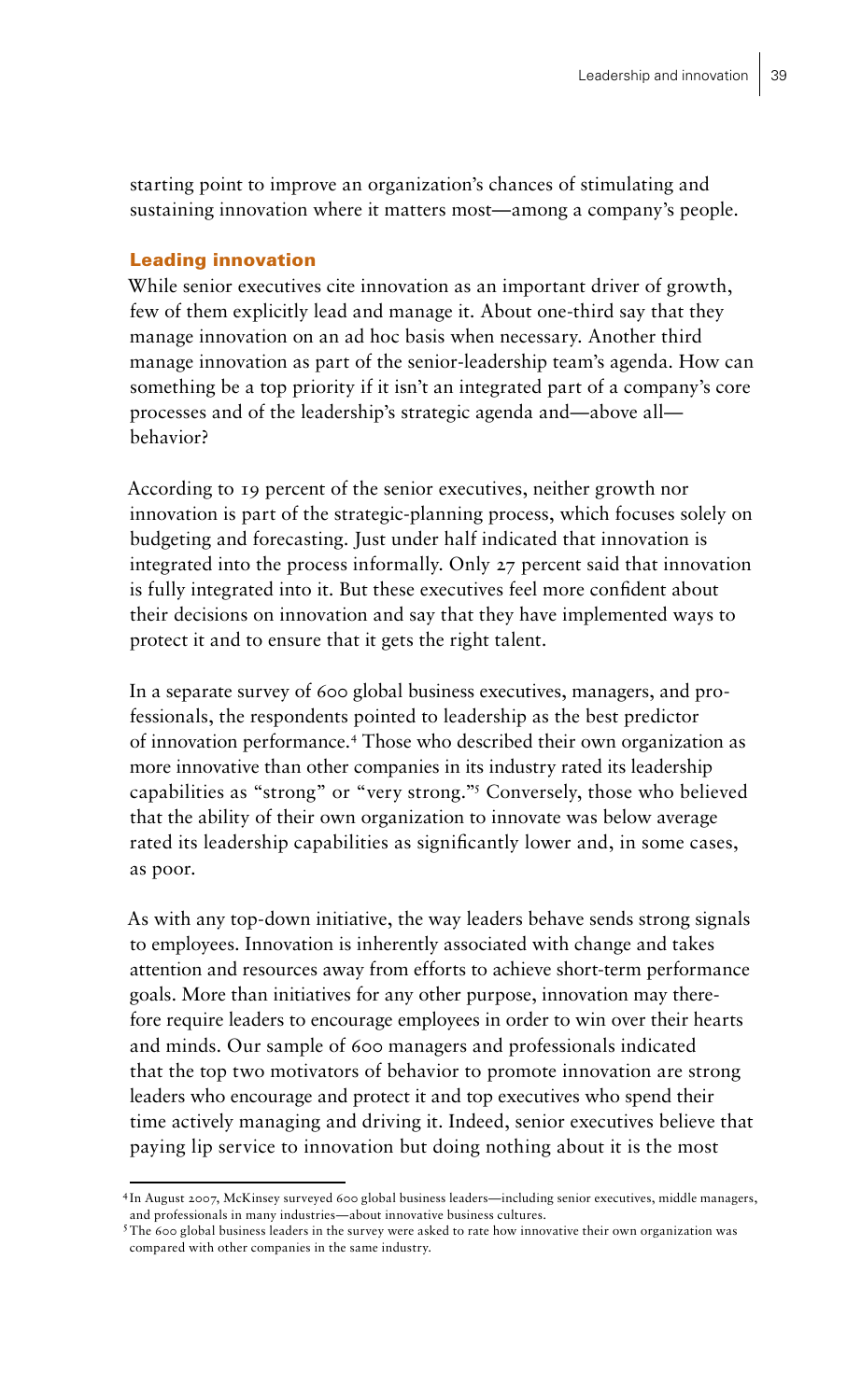common way they inhibit it. The failure of executives to model innovationencouraging behavior, such as risk taking and openness to new ideas, places second. Rewarding nothing but short-term performance and maintaining a fear of failure also make it to the top of the respondents' list of inhibitors.<sup>6</sup>

Holding leaders accountable for encouraging innovation makes a big difference. Thirty percent of the senior executives in the survey were accountable for it, through formal targets or metrics, in their performance reviews. They were more likely than the broader group of respondents to view innovation as one of the primary growth drivers, to manage it formally as part of the leadership team or through an innovation council, and to learn from their failures to achieve it.

Our research implies that most senior executives do not actively encourage and model innovative behavior. If they did, they could give employees the support needed to innovate. They can also take a number of other practical steps to advance innovation:

- 1. *Define the kind of innovation that drives growth and helps meet strategic objectives.* When senior executives ask for substantial innovation in the gathering of consumer insights, the delivery of services, or the customer experience, for example, they communicate to employees the type of innovation they expect. In the absence of such direction, employees will come back with incremental and often familiar ideas.
- 2. *Add innovation to the formal agenda at regular leadership meetings.* We observe this approach among leading innovators. It sends an important signal to employees about the value management attaches to innovation.
- 3. *Set performance metrics and targets for innovation.* Leaders should think about two types of metrics: the financial (such as the percentage of total revenue from new products) and the behavioral. What metrics, for example, would have the greatest effect on how people work? One company required that 20 percent of its revenue come from products launched within the past three years. Another established targets for potential revenues from new ideas in order to ensure that they would be substantial enough to affect its performance. Leaders can also set metrics to change ingrained behavior, such as the "not invented here" syndrome, by requiring 25 percent of all ideas to come from external sources.

Senior executives say that the top three ways they spend time making decisions about innovation involve determining what types or strategies to

<sup>6&</sup>quot;How companies approach innovation: A McKinsey Global Survey," mckinseyquarterly.com, October 2007.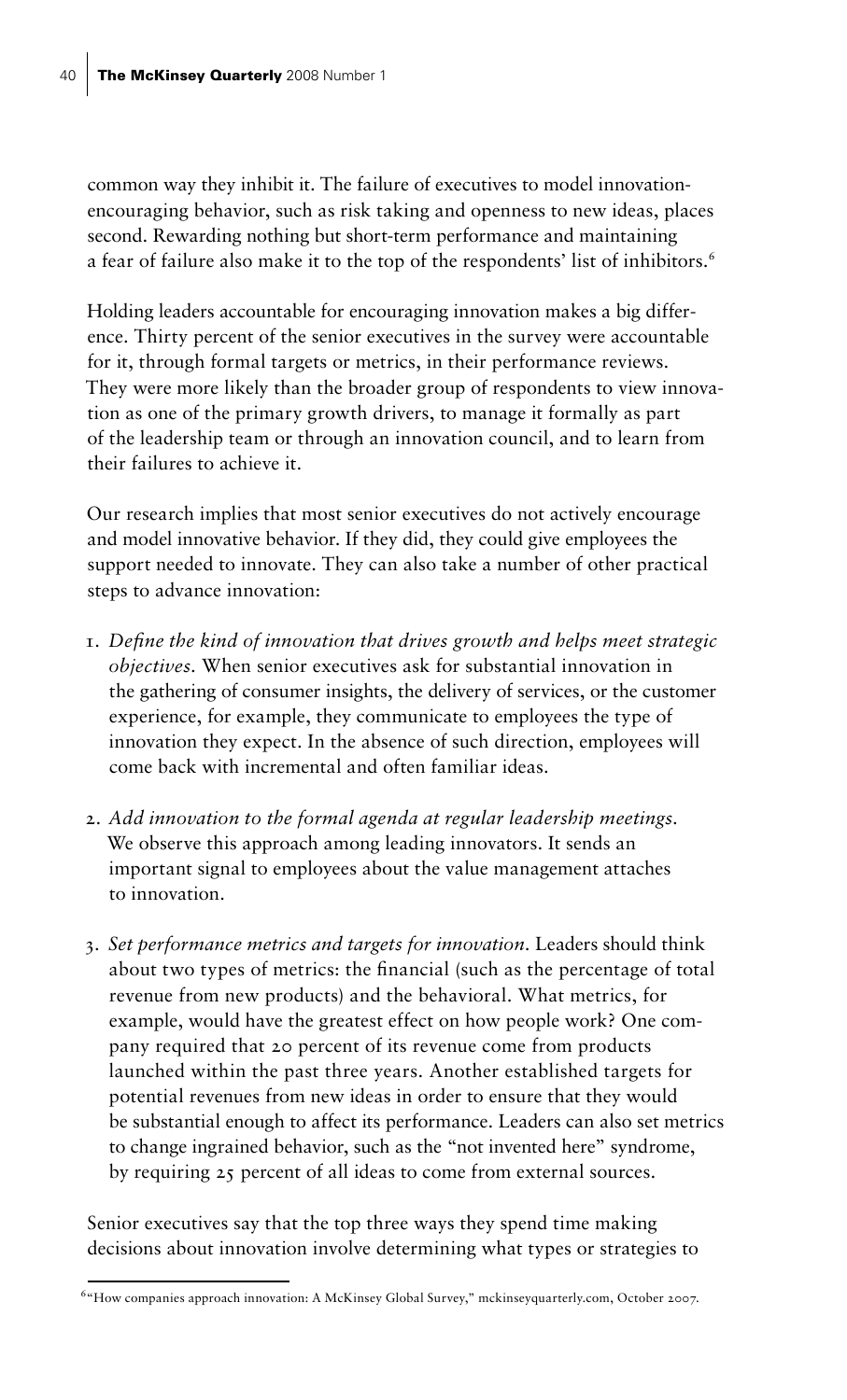focus on, who gets to work on the resulting projects, and how to commercialize the fruits. Few spend time on targets, metrics, and budgets for innovation. That is telling, since executives whose companies do have such targets and metrics feel the greatest confidence in their decisions.

# Designing innovation networks

Chances are your organization has some people who are passionate about innovation and others who feel uncomfortable about any topic related to change. Recent academic research finds that differences in individual creativity and intelligence matter far less for innovation than connections and networks—for example, networked employees can realize their innovations and make them catch on more quickly.7

Since new ideas seem to spur more new ideas, networks generate a cycle of innovation. Furthermore, effective networks allow people with different kinds of knowledge and ways of tackling problems to cross-fertilize ideas. By focusing on getting the most from innovation networks, leaders can therefore capture more value from existing resources, without launching a large-scale change-management program.

Social-network analysis can help executives to diagnose existing networks in order to ascertain their characteristics, such as the frequency of collaboration and the degree of cross-functional interactions among members, and to identify people who broker information and knowledge. This kind of information can also serve an essential role in the creation of effective innovation networks by clarifying the mind-sets of individuals and groups.

In one company, for example, we found three groups with distinct perspectives on innovation. One believed that the company was innovative, but the other two, with  $57$  percent of its employees, thought that it wasn't indeed, that it was actually bureaucratic, slow moving, inefficient, and stressful. A separately developed network map highlighted the company's hierarchical structure but also showed that cross-functional departments were well connected.

When we combined the analysis of personal perspectives on innovation with the network map, we found opportunities for improvement. Paradoxically, the analysis revealed that those employees, largely middle managers, with the most negative attitude toward innovation were also the most highly sought after for advice about it. In effect, they served as bottlenecks to the flow of new ideas and the open sharing of knowledge. A further analysis of the people in this group highlighted their inability to balance new ideas

<sup>7</sup>Lee Fleming and Matt Marx, "Managing Creativity in Small Worlds," *California Management Review*, 2006, Volume 48, Number 4, pp. 6–27.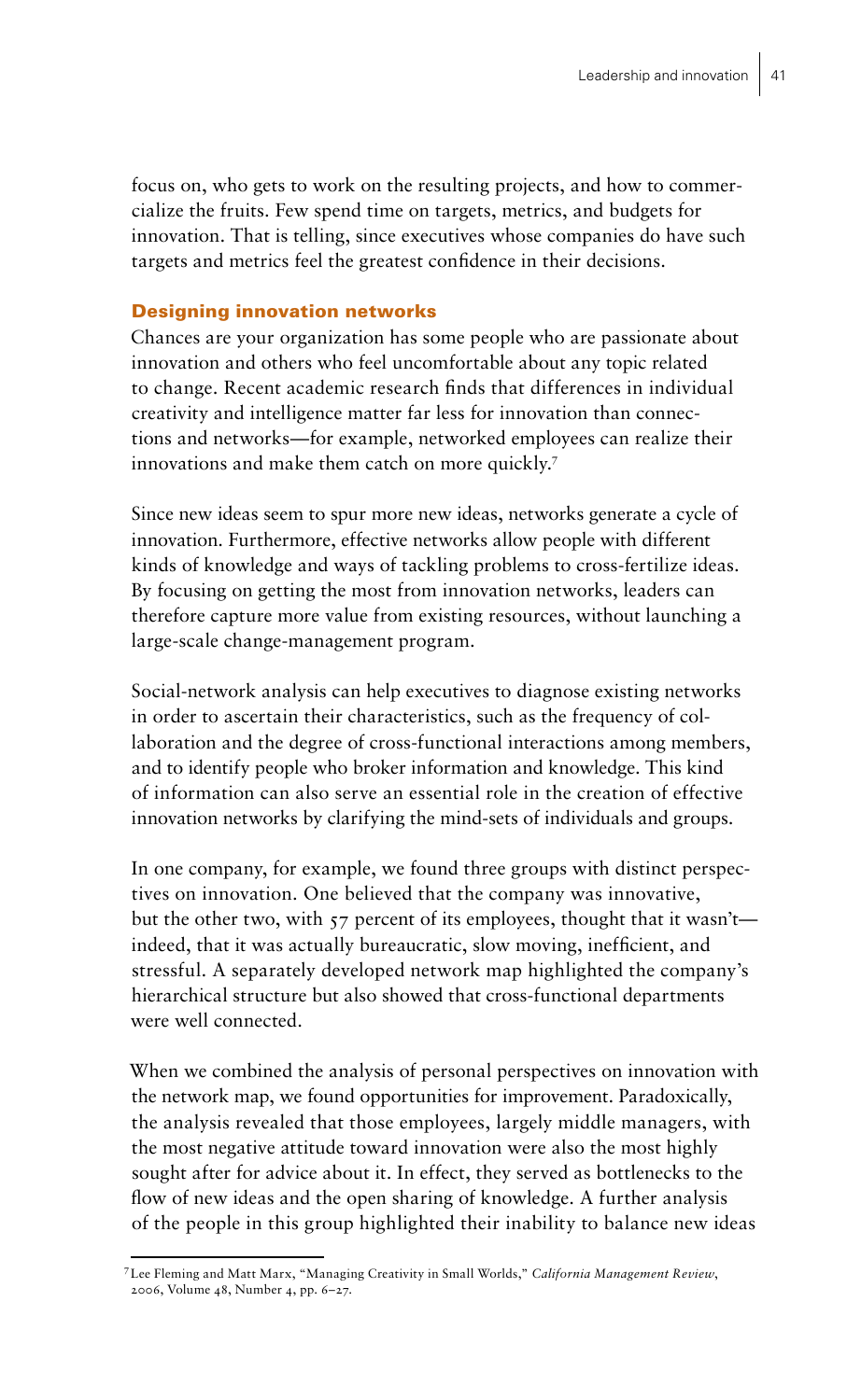with current priorities and to behave as leaders rather than supervisors. We have observed that middle managers pose similar challenges in many organizations.

Senior management used this analysis to create a network of middle managers who were encouraged to generate newer and bigger ideas. Members of the network regularly discussed new ideas with senior executives, and these ideas were evaluated collectively by mutually agreed-upon criteria.

Shaping innovation networks is both an art and a science. Any network is unpredictable and, in the end, impossible to control. Focusing on the replacement of one or two ineffective members has less impact than establishing the conditions for vibrant networks and taking advantage of the connections through which they flourish.

Making networks more decentralized is another way to improve collaboration and performance (Exhibit  $\tau$ ). Consider the case of two geographically separate units that undertake the same activities. A larger leadership group with an open and positive mind-set is a distinguishing feature of the higher-performing unit. Its information network is also more decentralized, with a larger number of connections. Hierarchy is still evident in the higher-performing unit, but its information and knowledge network is more distributed, and more of the members participate actively. The lowerperforming unit has just one leader, who controls most of the interactions and has a negative mind-set about openness and collaboration, and there are far fewer connections. The network design is more centralized.

#### exhibit 1

## The role of leadership mind-sets in networks

Network maps, disguised example of similar units in different geographies

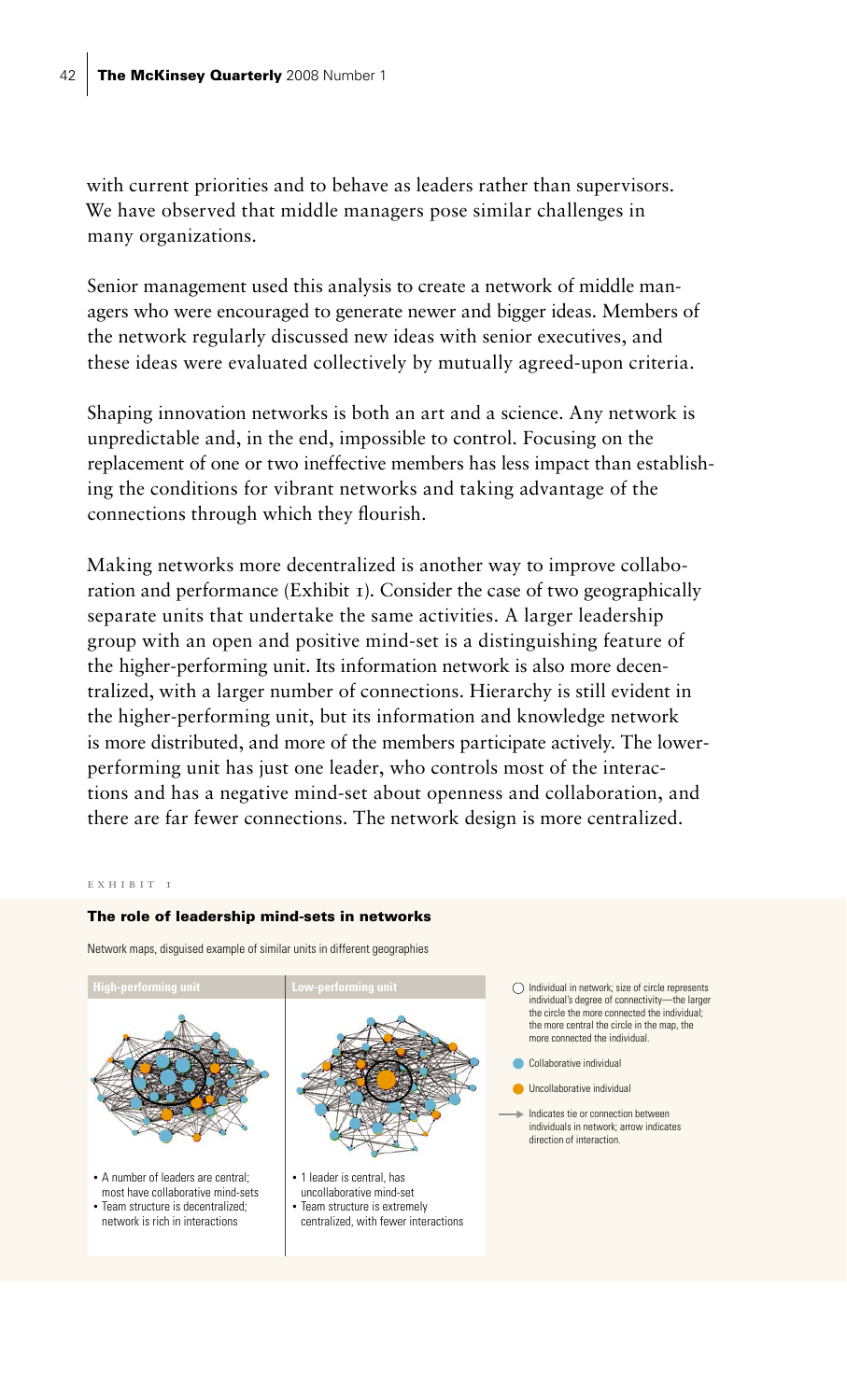#### exhibit 2

### Designing an innovation network

#### **1 Connect**

- Find pockets of people with right mind-sets for innovation
- Combine people with different approaches to innovation (ie, idea generators, researchers, experts, producers)
- Ensure a mix of people with different levels of seniority and skills as well as performance
- Define as 1 network or include subnetworks devoted to specific tasks, objectives

#### **4 Manage and track**

- Define how members will be
- recognized for contributions • Establish performance-management criteria
- based on both individual and group successes • Establish tracking criteria
- Define timing for assessment, review, and modification of network, and determine who will have these responsibilities
- Decide how new members enter network and current members leave
- Plan process to facilitate network and its impact

## **2 Set boundaries and engage**

- Define role of network in meeting organization's strategic goals
- Establish network goals and objectives, as well as targets for success
- Define clear expectations • Establish time frame and time
- commitment required • Plan how to establish trust among network members and engage them quickly

#### **3 Support and govern**

- Define network's sponsorship and leadership
- Determine technology support required for network members
- Determine role of face-to-face meetings • Define additional support as necessary (eg, facilitators, administrative help)
- Define key knowledge and information inputs—both internal and external to network

The four critical steps in designing, implementing, and managing an innovation network are presented in Exhibit 2. In addition, executives can fine-tune the network's goals by identifying the appropriate mix and balance of employees. Innovation networks, like cross-functional teams, require different skills and attitudes. In our experience, they include combinations of several archetypes:

**Dynamic and flexible**

**Set boundaries and engage**

**Support and govern**

**Connect**

**Manage and track**

- Idea generators prefer to come up with ideas, believe that asking the right questions is more important than having the right answers, and are willing to take risks on high-profile experiments.
- Researchers mine data to find patterns, which they use as a source of new ideas. They are the most likely members of the network to seek consumer insights and to regard such insights as a primary input.
- Experts value proficiency in a single domain and relish opportunities to get things done.
- Producers orchestrate the activities of the network. Others come to them for new ideas or to get things done. Producers are also the most likely members of the network to be making connections across teams and groups.

This kind of staffing is clearly an inexact science. A team or network in need of more ideas might get additional idea generators to fill the gap. If the challenge is commercializing the right ideas, management might opt to add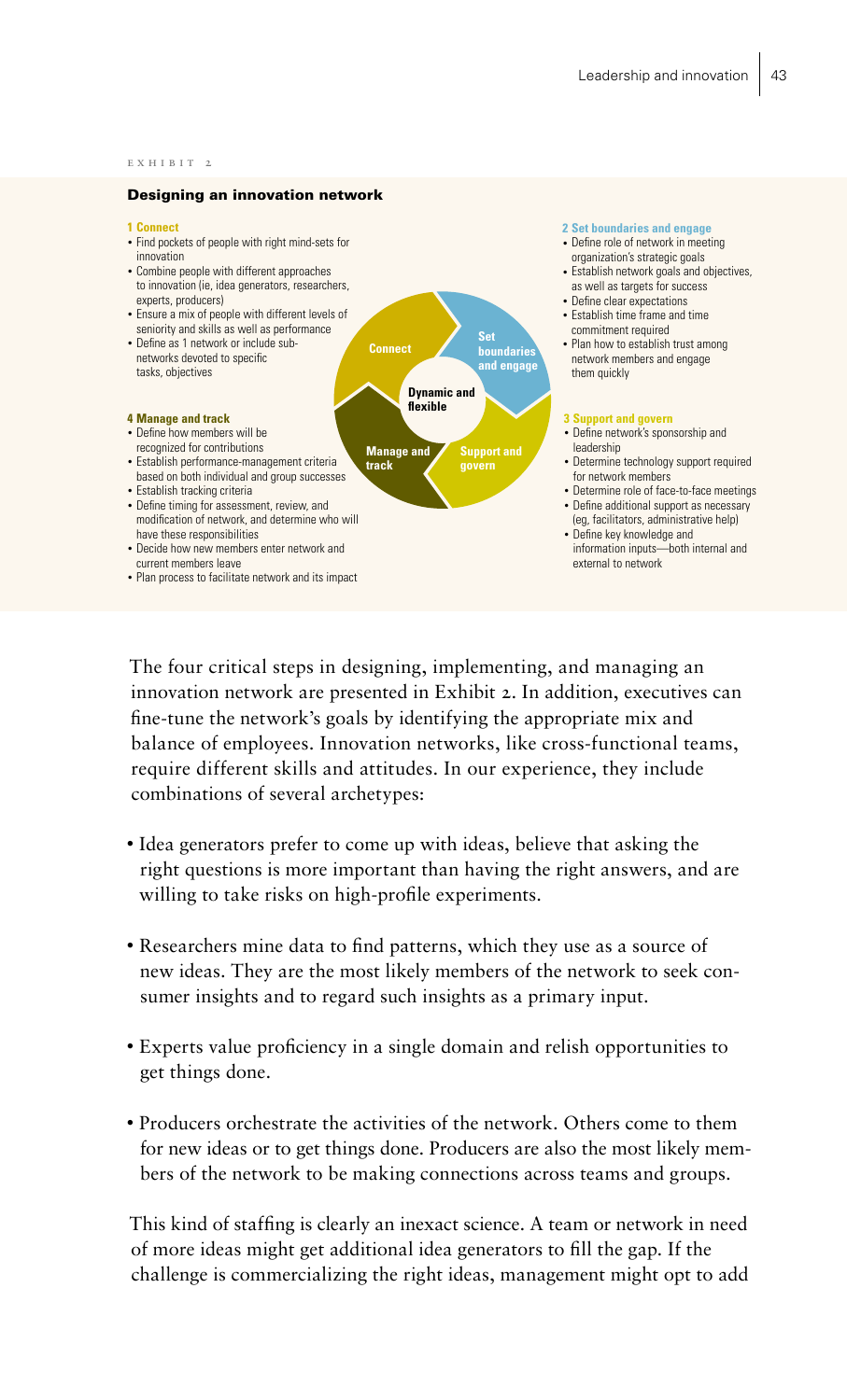producers and experts. In our survey of professionals, respondents who regarded their companies as more innovative than competitors in the same industry were also more likely to work for companies that had larger numbers of producers.

## Cultures of trust

Senior executives say that making top talent available for projects to meet innovation goals is their single biggest challenge in this area. Some 40 percent of them also believe that they do not have enough of the right kinds of talent for the innovation projects they pursue. A different view emerges from below, however. Employees are more likely to believe that their organizations have the right talent but that the corporate culture

## **Many paths to success:** Excerpts from a McKinsey online discussion on innovation

To learn more about how innovation is managed at companies where it is a priority, we identified senior executives who, in our fall survey, had described their company that way and invited them to join an online discussion. One major topic was how leadership groups manage innovation. Discussion participants describe a wide variety of approaches to innovation ownership, the degree to which it is part of their leadership agenda, how to motivate innovators, and how innovationrelated performance metrics are applied to leaders and to innovators.

One company has a structured approach to managing innovation that includes the whole leadership team: *"We take very good care that the innovation topics are on our watch list and recur as important topics in our regular meetings. . . . Our leadership team starts the day with the discussion of innovation. Some topics are discussed over months again and again to check if our first decision on it is still OK or if we need to make a change."* An executive at another company says, *"There is a split [on our leadership team] between abstract thinkers and pragmatic operators. The pragmatists understand the value of reaching for new/ creative solutions, but want measurable improvements. In our company, that balance seems to be effective in guiding the conversation."* And a third says there is *"very little sustained discussion"* among leaders at his organization, adding, *"Innovation [is] generally handled by one or two leaders while the rest focus on operations."*

There isn't even agreement on whether innovation should be discussed formally. One executive says, *"Innovation can be seen as another thing on the corporate agenda or as streamlined into business as usual, as one of many avenues for agendasetting initiatives. The latter approach tends to work better for us, by keeping innovation active and real as opposed to [being] a separate thing."* Another says, *"There are quarterly meetings internally to see how the businesses are performing versus their innovation targets, and there are meetings every six months to dissect the innovation pipeline."* In contrast, another participant says that, at his company, leaders generally have *"lengthy, informal discussions"* about innovation, while another says, *"We do not plan specific times to spend on innovation as an executive team."*

Several participants actually caution against too much discussion. One explains, *"Ten percent of our time is well spent driving innovation and 10 percent of our time is lost in the debate about whether new ideas are innovations or product enhancements."* Another says, *"Our discussions are quite lively! . . . That said, we recognize the potential to dive into rat holes or digress into too much detail. We try to be careful to keep our discussion on track and meaningful. . . . All talk and no action is not a recipe for success!"*

Beyond the leadership team, discussion participants stress the importance of ensuring that innovation is clearly understood and employees are engaged,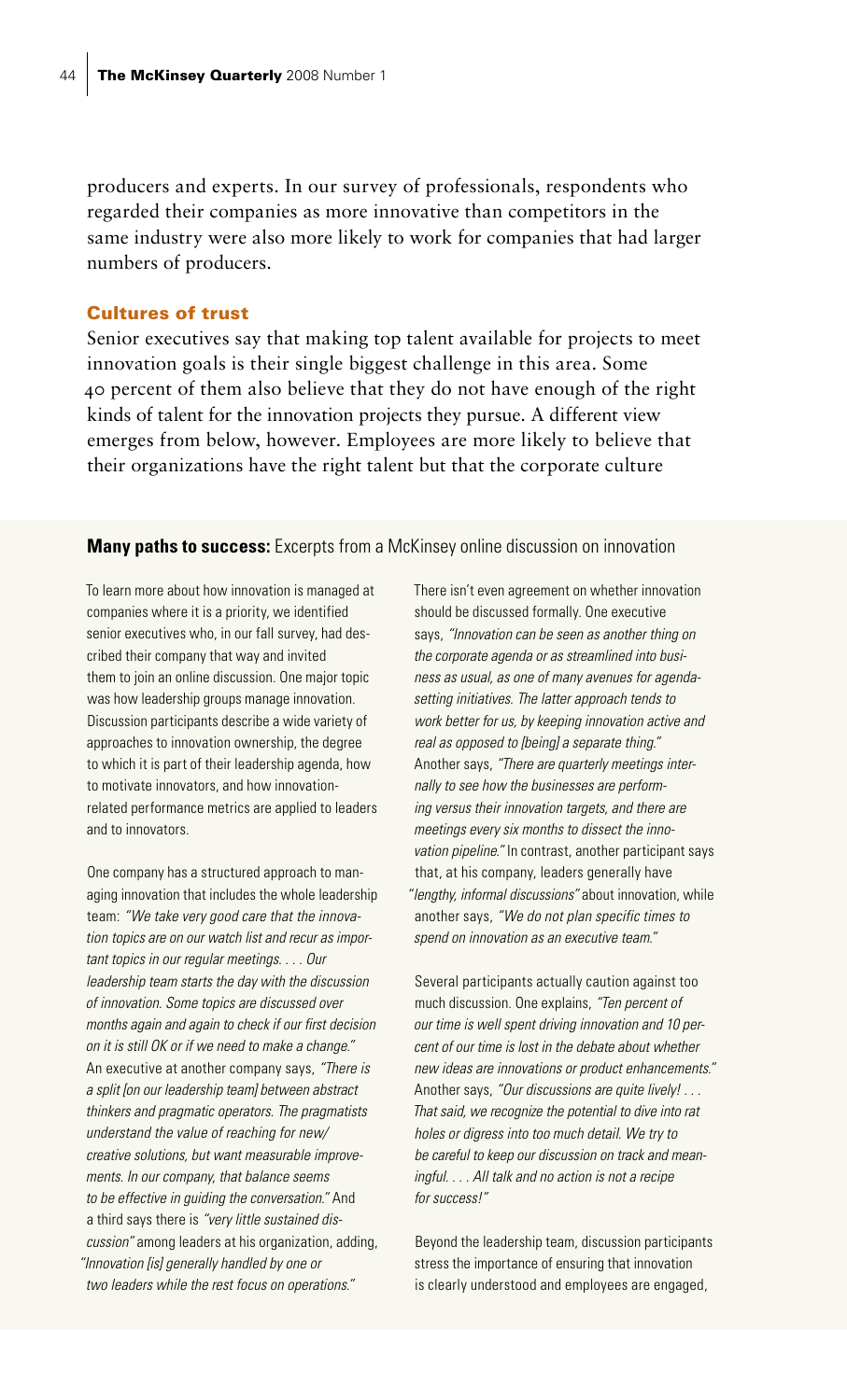inhibits them from innovating (Exhibit 3). We, for our part, believe that defining and creating the right kind of culture, however elusive, greatly increases the prospects for successful and sustained innovation innovation (see sidebar, "Many paths to success").

Managers and employees broadly agree about the attitudes, values, and behavior that promote innovation. Topping the list, in our research, were openness to new ideas and a willingness to experiment and take risks. In an innovative culture, employees know that their ideas are valued and believe that it is safe to express and act on those ideas and to learn from failure. Leaders reinforce this state of mind by involving employees in decisions that matter to them. Respondents to our survey of 600 executives

to varying degrees, throughout the organization. A senior executive explains, *"We are trying to get the communication [about innovation's importance] to originate from the employees themselves. We can speak about it a lot but we want the conversation to continue after the meeting, without us around."* Another participant sums up the risk companies face when the whole organization isn't engaged with innovation: *"When colleagues complain or resist innovation the spark will be snuffed out."*

But executives are dubious about how much they can really do. Many agree that getting everyone to innovate isn't realistic. One executive says that, at his company, *"Mentoring people into becoming more open-minded is a long process. We sometimes find it's a necessary investment not so much to make them innovators but to get them to accept innovation and prevent them from becoming innovation anti-champions."* Another observes, *"Some [business unit leaders] realize the importance of being innovative and spend considerable time to generate new ideas. Others find it quite difficult and frustrating, especially those who have worked in the company for many years. One of our greatest challenges is to make the process constantly evolving."*

In managing innovators, one of the biggest challenges for many companies is measuring the contributions of these people. Companies' practices vary particularly widely here. One executive says, *"We do not have specific innovation targets.* 

*We do have continuous improvement targets [for business units] that clearly generate innovation. We are good and getting better at moving thoughts to plans to projects to production."* Another says, *"Innovation is part of our key factors for success. So you cannot be successful if you do not manage innovation right. Ultimately this translates in sales and EBIT* <sup>1</sup> *or targets to develop new markets. But it is true that I can hardly remember any specific innovation target in our target portfolio."* A third has an even stronger view: *"I see innovation to be evaluated in long-term business success. Hard criteria—for example, time spent on innovation thinking—is not feasible in my eyes."*

At another participant's company, the approach is quite different: *"The leadership team has a target to achieve around innovation, the results are measured, and actions are taken to achieve the results on a quarterly basis."*

And at yet another company, innovation targets are used throughout the organization. This company's executive explains that, in the short term, her company uses an *"internal point system, which might be weak and in some way subjective."* But, she adds, *"On a long-term view, we try to replace people who don't take part in our permanent innovation process and tell people to look for another company to work for."*

<sup>&</sup>lt;sup>1</sup> Earnings before interest and taxes.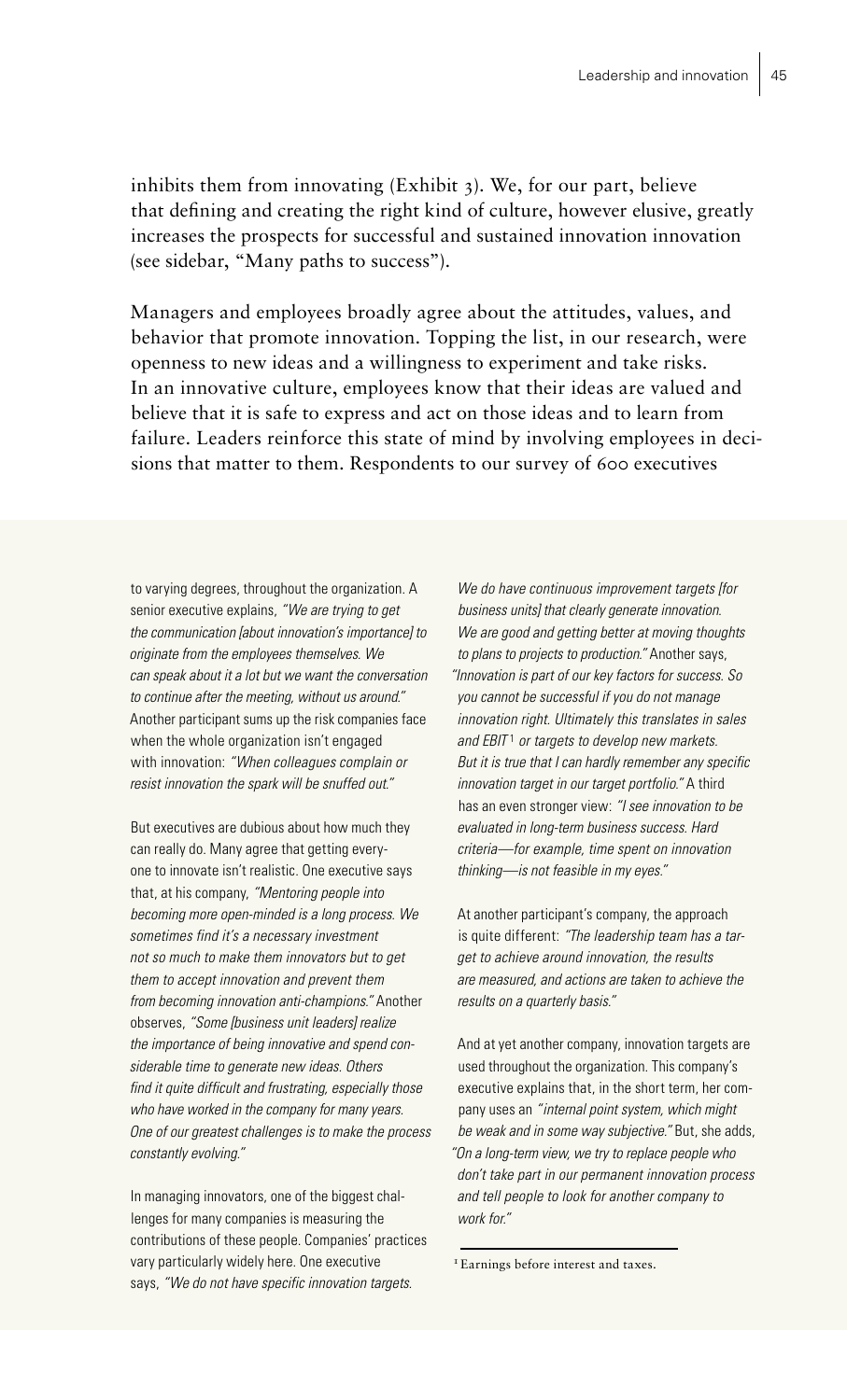exhibit 3



Source: "How companies approach innovation: A McKinsey Global Survey," mckinseyquarterly.com, October 2007.

and managers indicated that trust and engagement were the mind-sets most closely correlated with a strong performance on innovation. In the same survey, 46 percent of the professionals surveyed said that they were far more likely to seek out a trusted colleague than an expert or manager to get new ideas and feedback on their own ideas.

There is also widespread agreement about the cultural attributes that inhibit innovation: a bureaucratic, hierarchical, and fearful environment. Such cultures often starve innovation of resources and use incentives intended to promote

Related articles on mckinseyquarterly.com Better strategy through organizational design Coaching innovation: An interview with Intuit's Bill Campbell The adaptable corporation

short-term performance and an intolerance of failure. Only 28 percent of the senior executives in the survey said that they are more likely to focus on the risks of innovation than on the opportunities, but only 38 per-

cent said that they actively learn from innovation failures and encourage the organization to do so as well. Even more alarmingly, only 23 percent of the employees believe that their organizations encourage them to learn from failure. To make a corporate culture friendlier to innovation, managers must acquire new skills to engage and lead the staff. Many fall under the heading of leadership skills, such as coaching (as opposed to ordering) subordinates and facilitating collaboration across silos.

h,

Corporate-wide change programs not only are daunting and time consuming but also often have only a limited impact. Our experience helping companies to change and become more innovative suggests that they can make progress without such programs. We have described a number of leadership